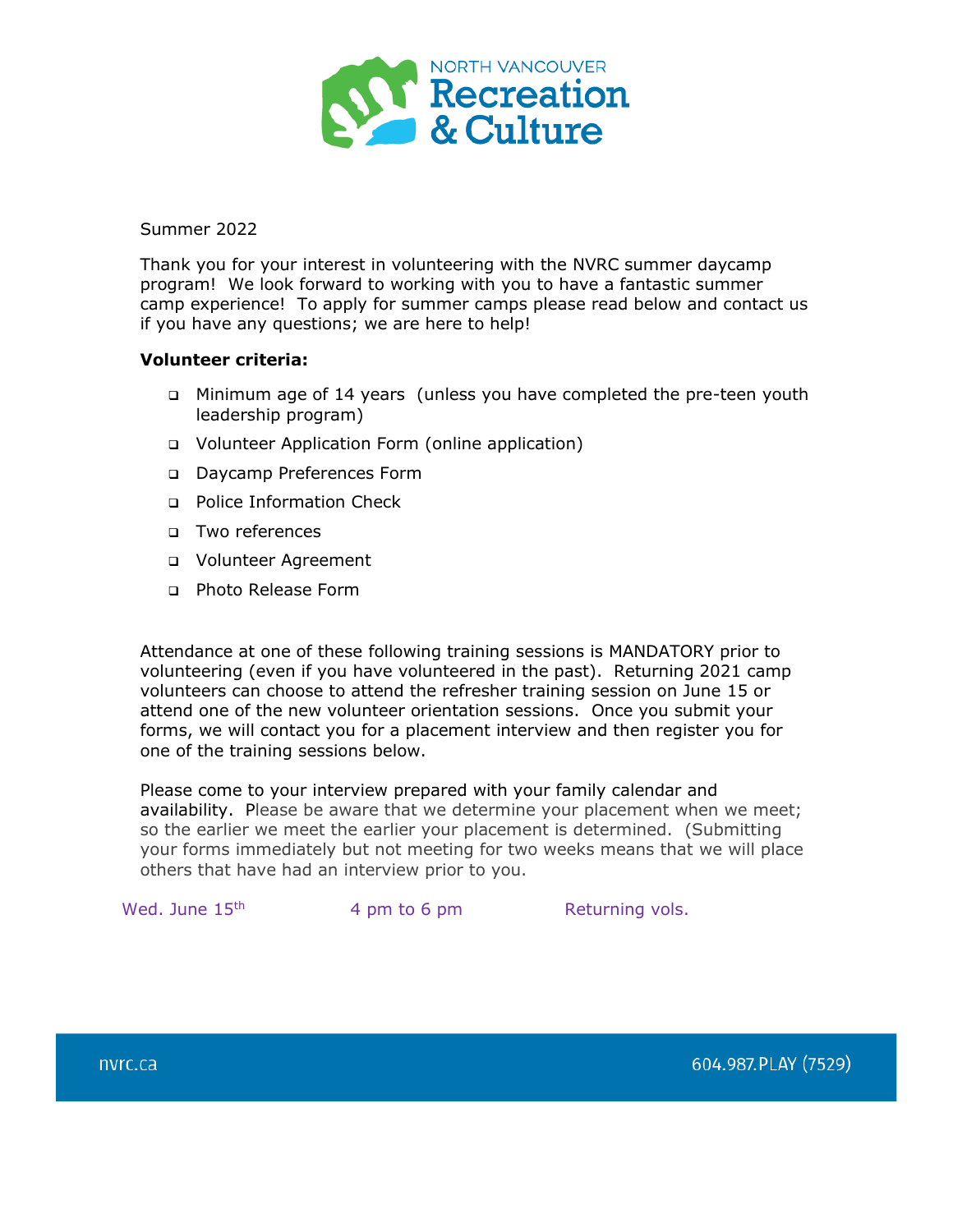

| Saturday June 18th  | 10:00 am to $1:00$ pm                  | New volunteers |
|---------------------|----------------------------------------|----------------|
| Saturday July 18th  | $2:00 \text{ pm}$ to $5:00 \text{ pm}$ | New volunteers |
| Wednesday July 13th | 5:00 pm to 8:00 pm                     | New volunteers |

## **To apply as a summer camp volunteer, follow these steps:**

**Step 1**: Complete the application form.

**Step 2**: Please provide a minimum of two references by either: -asking two referrals complete the reference form on your behalf -using reference letter(s) that you already have. -Providing us with your references' contact information for us to contact on your behalf (which in our experience often takes longer).

**Step 3:** If you are under 19 years of age please complete the volunteer agreement form and have your parent witness it.

**Step 4**: Submit the police information check (PIC) to the RCMP. The North Vancouver RCMP is located on 14<sup>th</sup> street between Lonsdale and St. Georges avenues. Present your Volunteer Letter (The request for the PIC) to the RCMP.

You must apply for your PIC in the jurisdiction in which you reside. If you live in North Vancouver, you apply in North Vancouver. If you reside in Burnaby, you must apply in Burnaby, etc. If you live outside of North Vancouver, please contact me to provide a letter for you to accompany the PIC.

The RCMP requires at least 4 weeks advance notice to process applications. We cannot guarantee that you will be able to participate in your activity unless we receive the processed PIC back.

The RCMP will require **two** pieces of identification to complete the PIC; one of which has to be a government issued picture ID.